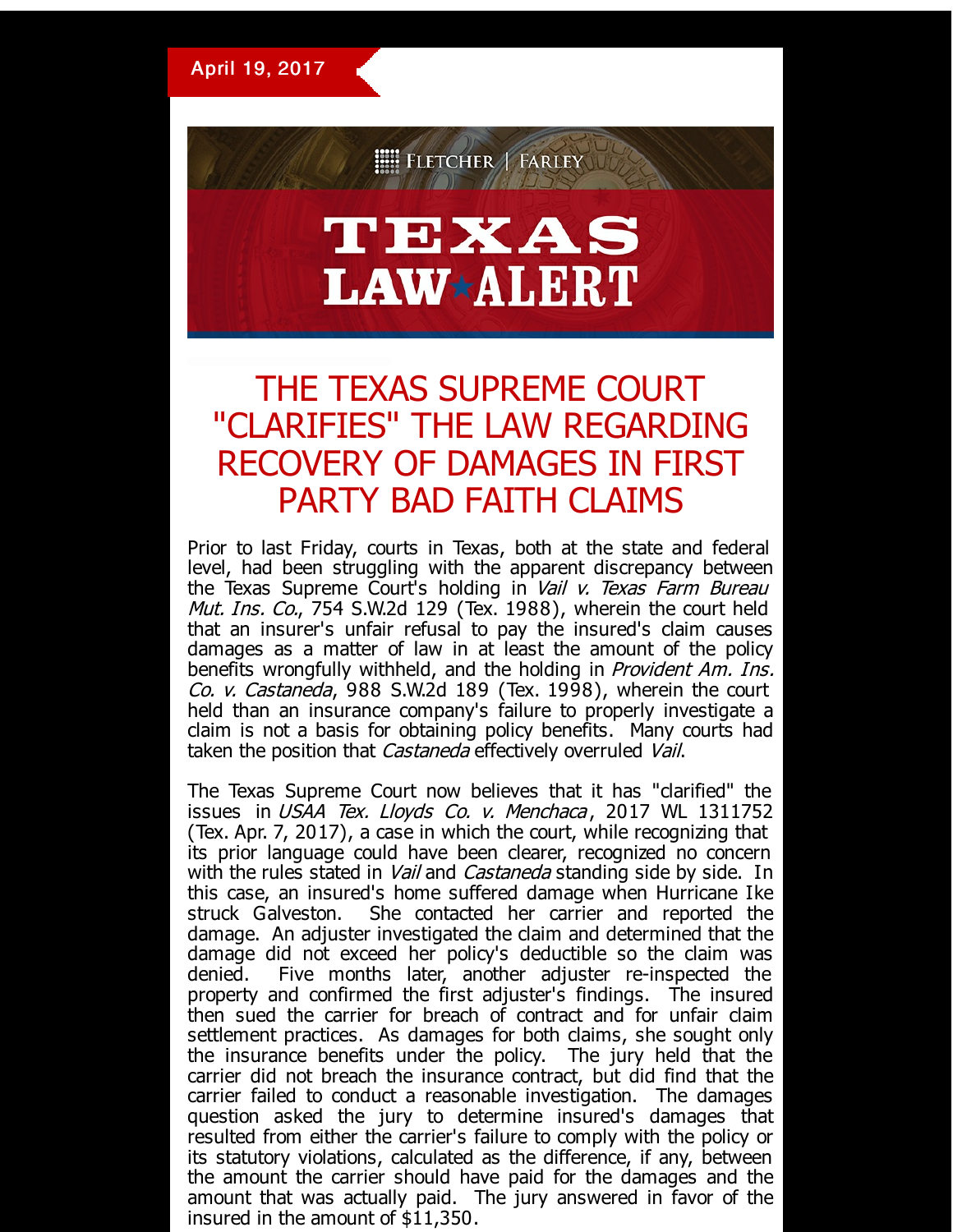The question presented to the Texas Supreme Court was whether an insured can recover policy benefits as actual damages for insurance code violations absent a finding that the insured had a contractual right to the benefits under the policy? In responding to this question, the court noted that the case "presents an opportunity to provide clarity regarding the relationship between claims for an insurance policy breach and Insurance Code violations." The court went on to outline five rules interrelated rules that govern the relationship between contractual and extra-contractual claims in the insurance context.

- 1. As a general rule, an insured cannot recover policy benefits as damages for an insurer's statutory violation if the policy does not provide a right to receive those benefits;
- 2. An insured who establishes a right to receive benefits under the insurance policy can recover those benefits as actual damages under the Insurance Code if the insurer's statutory violation causes the loss of the benefits;
- 3. Even if the insured cannot establish a present contractual right to policy benefits, the insured can recover benefits as actual damages under the Insurance Code if the statutory violation caused the insured to lose that contractual right;
- 4. If an insurer's statutory violation causes an injury independent of the loss of policy benefits, the insured may recover damages for that injury even if the policy does not grant the insured a right to benefits; and
- 5. A n insured cannot recover any damages based on a statutory violation if the insured had no right to receive benefits under the policy and sustained no injury independent of a right to benefits.

While these rules seems relatively straightforward, it is not necessarily clear that the court has once and for all clarified anything. In order to try and understand these rules, a brief analysis of each is necessary.

The general rule derives from the fact that the Insurance Code only allows an insured to recover actual damages caused by the insurer's statutory violation. If an insurer violates a statutory provision, that violation, at least generally, cannot cause damage in the form of policy benefits that the insured has no right to receive under the policy.

The second rule, "the entitled to benefits rule," is, according to the court, a logical corollary to the general rule. In discussing this rule, the court found that it did not reject *Vail* in *Castaneda*. Recognizing that it could have made the point clearer, the court noted that the distinction between the two cases is that the parties in *Vail* did not dispute the insured's entitlement to the policy benefits and the only issue was whether the insured could recover those benefits as statutory damages. By contrast, in *Castaneda*, the insured did not establish and the insurer did not concede (once again proof that a carrier should never concede an argument) that the insured had a right to benefits under the policy. In fact, the insured never sought and did not receive any contractual relief and never alleged that the carrier was liable for breach of the insurance contract. Instead, the insured sought only to recover damages equivalent to policy benefits based on her statutory claims. The court ultimately concluded that it clarified and affirmed both of the rules stated in Vail and Castaneda.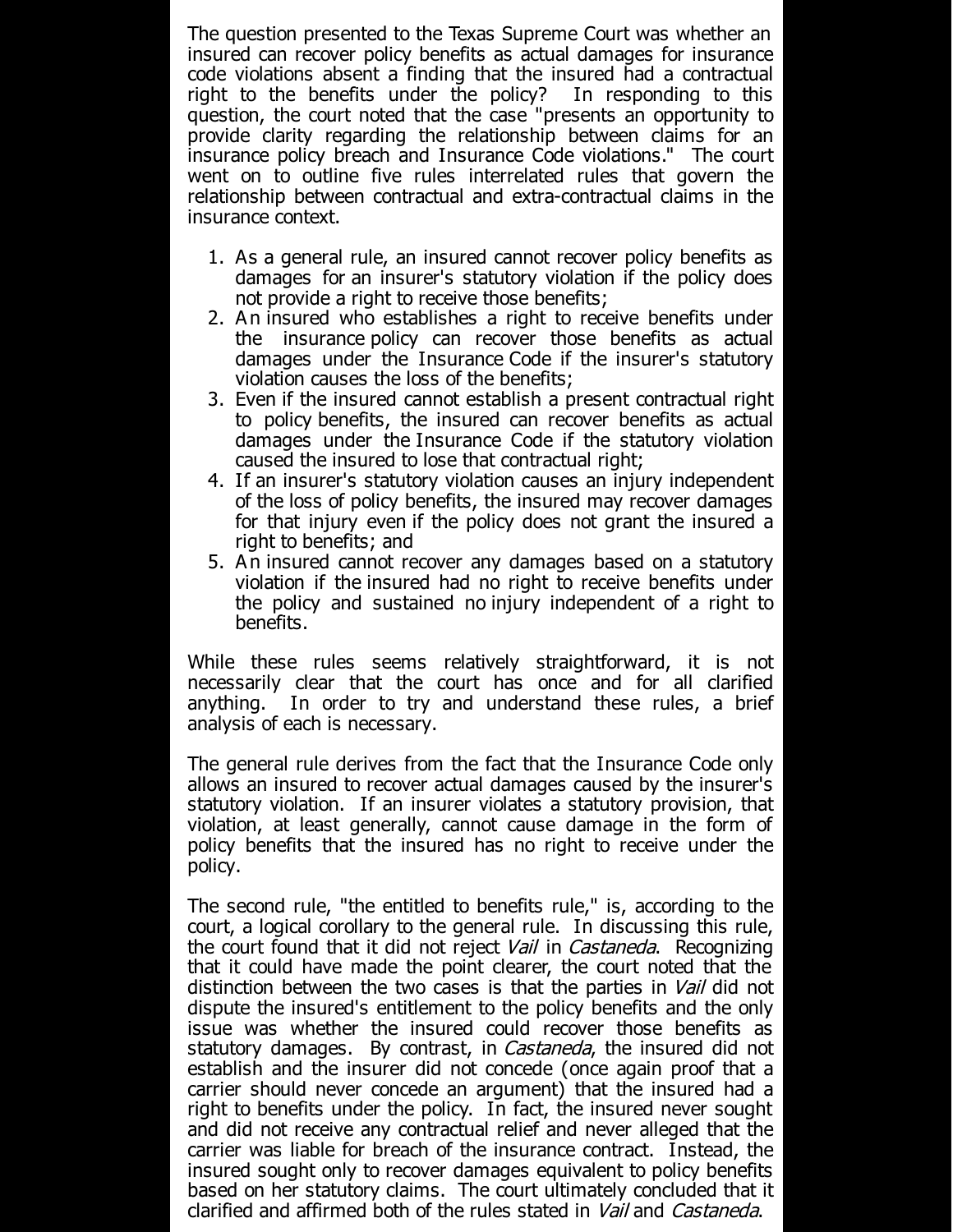Examples of the third rule, the "benefits lost rule," can be found in claims alleging that an insurer misrepresented a policy's coverage and the insured is adversely affected or injured by its reliance on the misrepresentation, waived its right to deny coverage or is estopped from doing so, or committed a violation that caused the insured to lose a contractual right to benefits it otherwise would have had. In each of these contexts, the insured can recover the policy benefits as damages because the benefits are actual damages caused by the statutory violation.

The fourth rule, entitled the "independent injury rule," is the most problematic for the court. The court noted that there are two aspects to this rule. First, if an insurer's statutory violation causes an injury independent of the right to recovery policy benefits, the insured may recover damage for that injury even if the claim is not covered. This aspect of the rule applies only if the damages are truly independent of the right to recover policy benefits. The second aspect of the rule is that the statutory violation does not permit the insured to recover any damages beyond policy benefits unless the violation causes an injury independent from the loss of benefits. The court noted that the possibility that a statutory violation could cause an independent injury is a rare one, and that it had yet to encounter such an injury. The court refused to even speculate what would constitute a recoverable independent injury.

The final rule, the "no recover rule," is, according to the court, the natural corollary to the first four rules.

Interestingly, the court remanded the case for a new trial given the newly minted rules.

We do not yet know what the result of this case will be. However, what is clear is that carriers can no longer simply argue that the mere fact that no coverage exists under the policy necessarily precludes a claim for statutory damages. Those damages may be the equivalent of policy benefits, depending upon which rule the insured can fight his or her facts under. We are sure that this case will result in more claims for first party bad faith.

We apologize for the lengthy e-mail. It could have been much longer. This was a long opinion. If you have any questions, please do not hesitate to reach out to the firm's appellate and coverage section for additional clarity.

## ABOUT THE AUTHOR:

Craig Reese leads the Firm's appellate and coverage practice group. He has 23 years practice experience including appeals at the federal and state level, insurance coverage/defense, and commercial litigation. He has represented clients in a wide variety of litigation including insurance coverage, general insurance defense, bad faith litigation, and commercial matters. His appellate experience includes cases before every level of the state courts of appeals and appeals to the Fifth Circuit Court of Appeals. In addition, he is a former briefing attorney to the Honorable H.M. Lattimore for the Second Court of Appeals in Fort Worth.

## ABOUT THE FIRM:

With depth of experience in all matters of tort, commercial, insurance and other litigation, Fletcher Farley is dedicated to resolving conflicts and solving